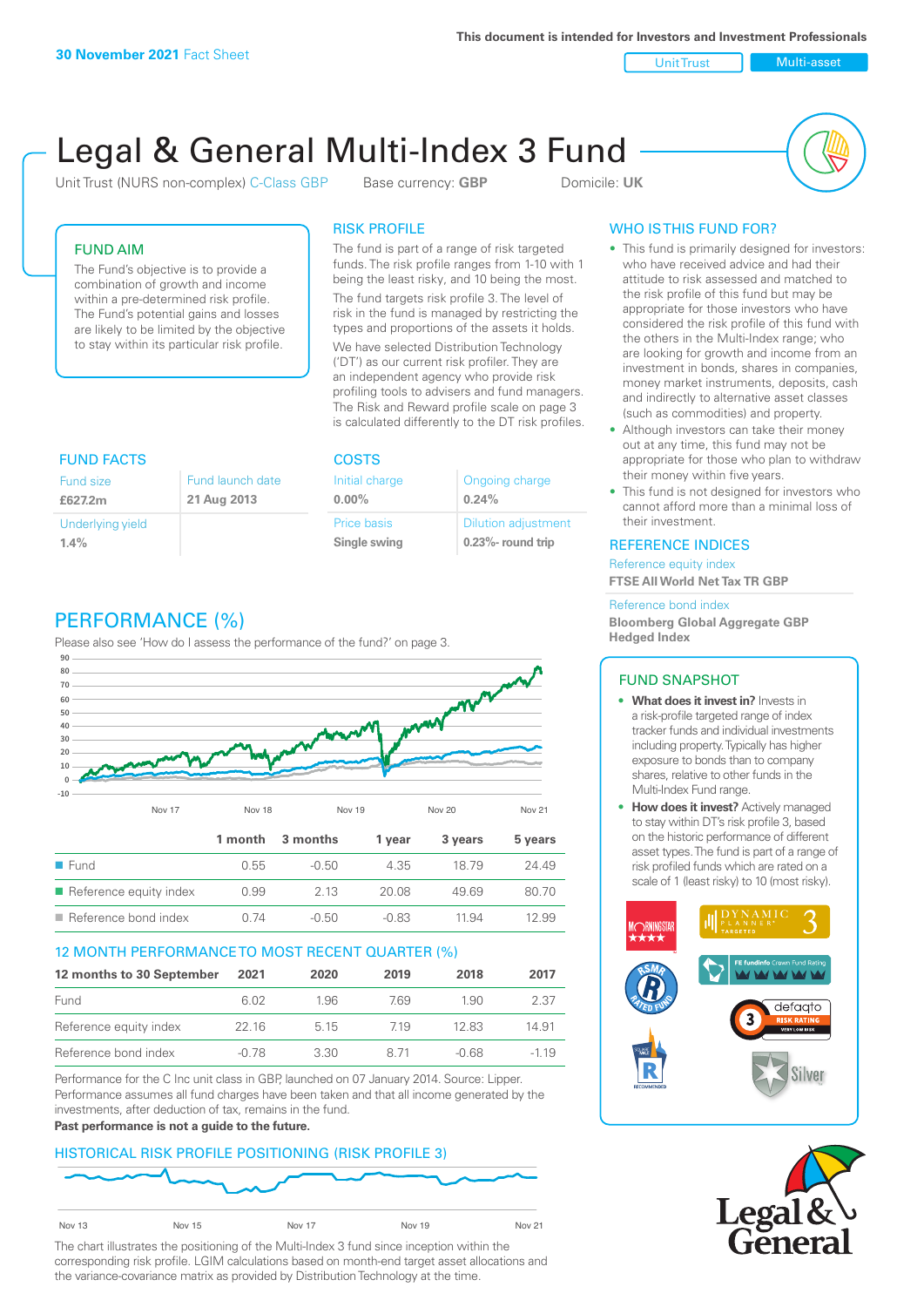# Legal & General Multi-Index 3 Fund

Unit Trust (NURS non-complex) C-Class GBP

# PORTFOLIO BREAKDOWN

All data source LGIM unless otherwise stated. Totals may not sum due to rounding.





#### FUND MANAGERS

The fund managers have responsibility for managing the multi-index fund range. They are part of the Multi-Asset Funds (MAF) team in LGIM. This team focuses on designing and managing multi-asset funds that are tailored to match the specific objectives of various client types. The team sits within a wider Asset Allocation team which combines both depth of experience with a broad range of expertise from different fields, including fund management, investment consulting and risk management roles.

# TOP 10 HOLDINGS (%)

| Cash                                                   | 16.0 |
|--------------------------------------------------------|------|
| L&G All Stocks Gilt Index Trust                        | 13.5 |
| L&G Sterling Corporate Bond Index Fund                 | 8.5  |
| <b>LGIM Global Corporate Bond Fund</b>                 | 7.0  |
| L&G UK Index Trust                                     | 5.0  |
| L&G Japan Index Trust                                  | 3.5  |
| L&G US Index Trust                                     | 3.3  |
| L&G Emerging Markets Government Bond (US\$) Index Fund | 3.0  |
| L&G Global Infrastructure Index Fund                   | 2.8  |
| L&G Global Inflation Linked Bond Index Fund            | 2.5  |